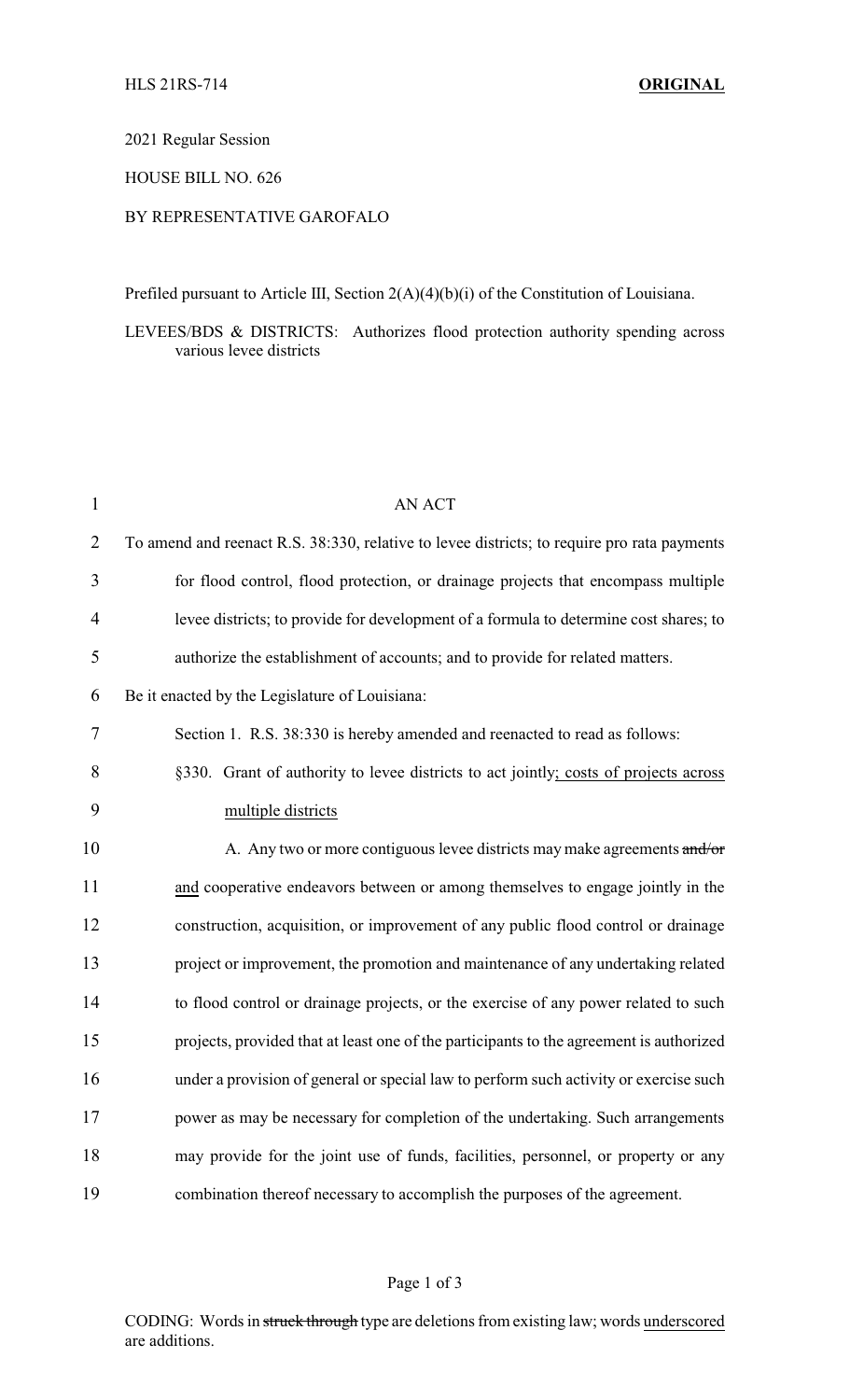| $\mathbf{1}$   | B. The provisions of this Subsection A of this Section shall be retroactive to           |
|----------------|------------------------------------------------------------------------------------------|
| $\overline{2}$ | January 1, 1997.                                                                         |
| 3              | C. The costs of management, planning, design, construction, operation and                |
| 4              | maintenance, repair, replacement, and rehabilitation of any flood control, flood         |
| 5              | protection, or drainage project that impacts multiple levee districts shall be borne     |
| 6              | collectively by the districts impacted and apportioned by mutual agreement of the        |
| 7              | districts within six months from when the project is first proposed.                     |
| 8              | D. If the districts are unable to reach a mutual agreement as provided in                |
| 9              | Subsection C of this Section, then the Coastal Protection and Restoration Authority      |
| 10             | Board as created by R.S. 49:214.5.1, hereinafter known as "the board", shall develop     |
| 11             | a formula to determine each levee district's proportionate share of such costs.          |
| 12             | (1) The board shall use, at a minimum, the value of the property protected               |
| 13             | within each levee district as a criteria in developing the formula for any flood control |
| 14             | or flood protection project.                                                             |
| 15             | The board shall use, at a minimum, the value of the property protected                   |
| 16             | or the proportionate volumetric flows contributed to each levee district's jurisdiction  |
| 17             | as a criteria in developing the formula for any drainage project. However, payment       |
| 18             | for the cost of any drainage project under the jurisdiction of an individual levee       |
| 19             | district shall be borne by the district in which the project is physically located.      |
| 20             | E. Each levee district may establish individual accounts to deposit funds for            |
| 21             | the joint costs of management, planning, design, construction, operation and             |
| 22             | maintenance, repair, replacement, and rehabilitation for any flood control, flood        |
| 23             | protection, or drainage project under the jurisdiction of multiple levee districts, as   |
| 24             | determined by this Section.                                                              |